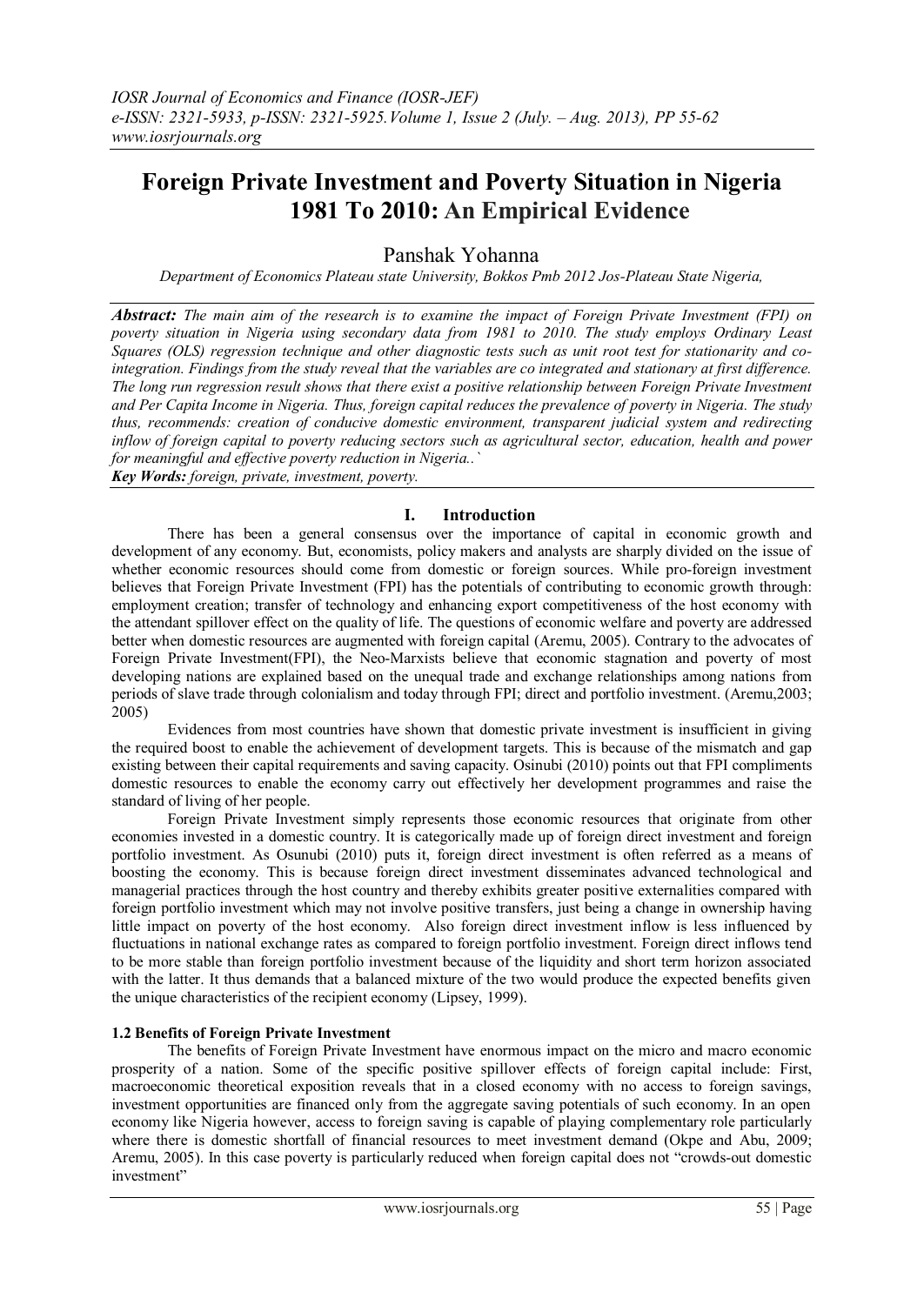Secondly, FPI most especially foreign direct nvestment encourages the transfer of technology. In a technology deficient economy such as Nigeria, foreign direct investment allows for the transfer of technology-particularly in the form of new varieties of capital inputs-that cannot be achieved through financial investments or trade in goods and services. Aremu (2005) points out that foreign investment especially Transnational Companies (TNCs) invest highly in research and development, entering into new alliances as well as re-organizing their production relations in readiness for "technological war". This development he maintained would impose stringent demands on host economies to prepare their environment ready or be relegated in the new global arrangement where the only language is technological innovation. Economic development and welfare are positively affected when the technology is directed to critical sectors of the economy like agriculture, health, education in the Nigerian case for meaningful poverty reduction.

Thirdly, foreign investment enhances export competitiveness. Studies show that most developing economies allow foreign capital inflow in order to upgrade their comparative advantage, particularly from exports of primary products to exportation of manufactured products. Most developing nations woo foreign investment inflow because of the believe that foreign capital acts as catalyst for restructuring of domestic enterprises directly involve in activities linked to their affiliates and indirectly by the subsequent emerging competition between domestic and foreign firms. Lateef (1997) reveals that such direct and indirect impact could be seen in computer software firms in India where subcontracting arrangements with TNCs upgraded Texas Instrument of India.

Fourth, promotion, generation and strengthening of the skill base of a country. Among important macroeconomic policy objectives of all economies irrespective of their level of development, with regard to employment are: reducing the unemployment level; move toward full employment position, and raising quality and welfare of the people. FPI in the host economy can generate and upgrade the host country"s employment situation. This is achievable most when the investment is green field (i.e. new investment), labour intensiveness of the foreign capital, and import substitution investment. By exposing the domestic labour force into international labour market that is constantly experiencing increasing technological sophistication, foreign investment influences domestic labour force to become more technologically competitive than their domestic counterparts.

Fifth, it contributes to corporate tax revenue of the host economy. Increased revenue of a responsible government is directed to poverty reducing projects.

Other perceived benefits of FPI include: enhancement of balance of payment ability, higher per capita income, and diversification of industrial base and modernization. It suffices to assert that Foreign Private Investment has the potentials of reducing poverty and enhancing economic development ceteris paribus.

Since the 1980s, the flow of investment has increased in the world over. With the introduction of Structural Adjustment Programme (SAP) with its various liberalization and deregulation policies embarked in Nigeria, FPI in the forms of foreign direct and portfolio investment have grown significantly. It is however, pathetic that the economy is still bedeviled and characterized by low per capita income, high unemployment, poverty related social vices and slow pace of economic growth and development. These challenges are theoretically expected to be addressed by the inflow of Foreign Private Investment.

Today, Nigeria is ranked among the poorest nations of the world. In 2011, poverty rate in Nigeria stood at 71.5 per cent with unemployment rate, GDP per capita and human Development index at 23.9. N226, 920.19 and 0.43 respectively, (NPC, 2011). This perhaps suggests the higher concentration of FPI in lucrative sectors (Oil and Gas; Telecommunication, Portfolio investment etc) with insignificant regards to sectors such as agriculture, health, education etc which have higher propensities to remove Nigeria from the lingering poverty situation.

As a result of the above, it becomes relevant for a study like this to investigate if there exists any relationship between FPI and poverty reduction in the Nigerian economy. The rest of the study is structured into four sections. Section two reviews theoretical and empirical studies related to the research. The methodology is covered in section three. Section four is data analysis and discussion of major findings. Lastly, section five concludes and submits policy recommendations.

## **II. Review Of Theoretical Literature**

Conceptual, ideological and theoretical issues in Foreign Private Investment have ignited series of contentious debates on the impact and direction of foreign capital across nations. Two distinct schools of thought emerged to answer questions surrounding foreign investment.

On one hand stands the modernization school of thought dominant in comparative political development studies in 1950s and 1960s ( Rostow,1960; McClelland,1964; Apter,1965), in conjunction with the present neo-classical development economics ( Sachs and Lipton, 1990; 1991; Blanchard 1993; Aslund, 1995). On the other end are the dependency theorists who believe that foreign investment especially on the shores of the developing economies explains the discrepancies in economic development the world over. Foreign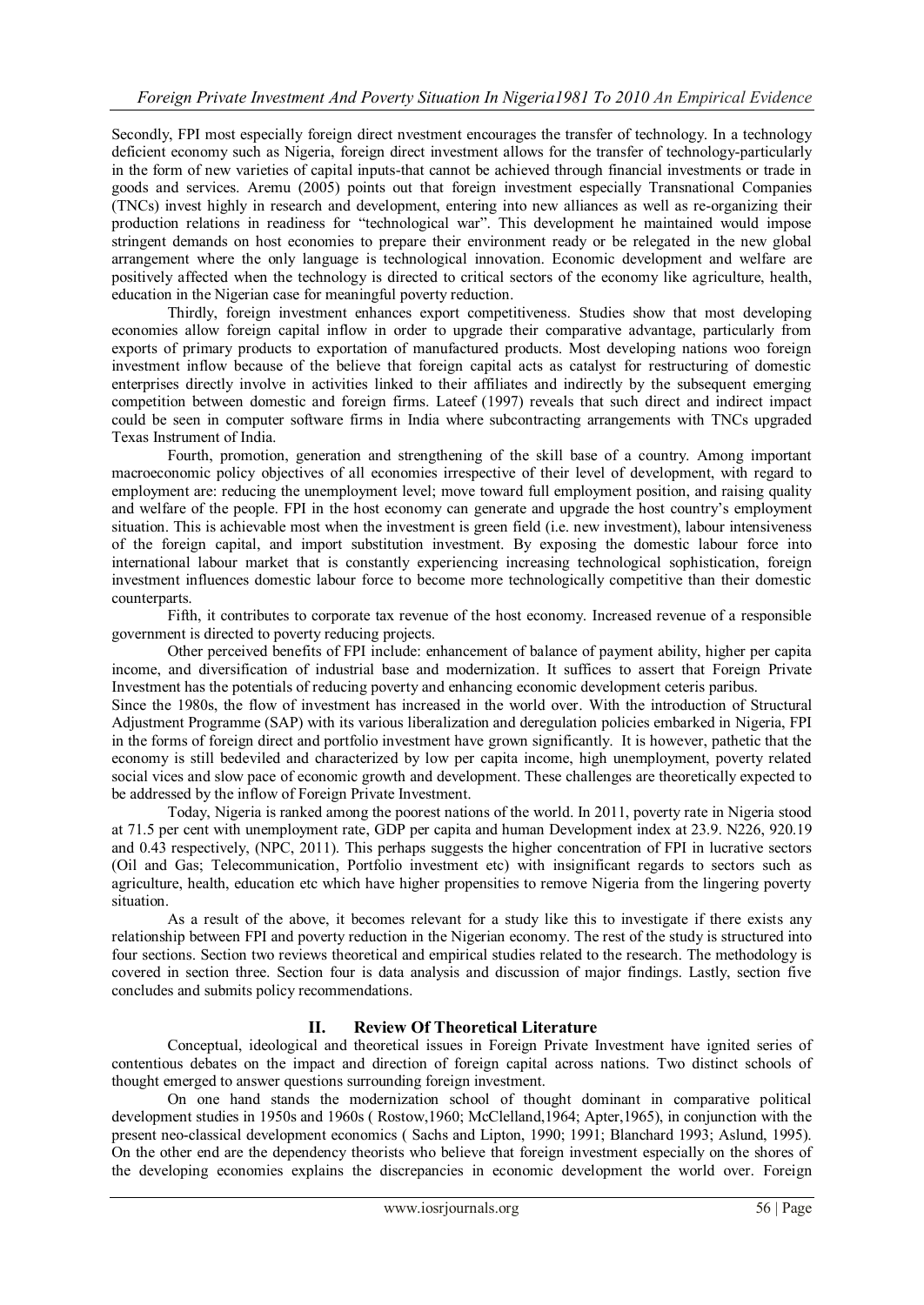investment; direct or portfolio serves only to enrich the West and further impoverish the poor nations of the world (Aremu, 2005).

From classical through Neo- Classical and the Neo-liberal schools of thought (pro-foreign investment) believe that foreign investment could provide the much needed mechanism for economic growth and poverty reduction in capital deficient economies if and only world economic system is determined by price mechanism ( forces of demand and supply).

In contrast to the position and submission of the liberalists, the Marxist, Neo- Marxist or the dependency framework view FPI as the advance guard for a new diplomacy of economic imperialism producing stagnation, underdevelopment and poverty in unsuspecting developing nations of Africa, Asia and Latin America (Okpe and Abu, 2009; Aremu, 2003, 2005).

Despite the submissions of the dependency school of thought, Ray and Webster (1978) argue that many Latin American countries that depended substantially on foreign capital have grown faster than their African counterparts. This trend is also noticeable among South- East Asian developing economies.

Other arguments explaining the desirability or otherwise of Foreign Private Investment have emerged over the years. For instance, the Factor Price Equalization Theorem of Hechscher-Ohlin model believes that foreign investment would continue to move in response to changes in rates of returns on them until the returns equalizes across national boundaries. This simply means that capital is expected to move from capital abundant economies like the West to capital scarce economies like Nigeria in response to higher marginal productivity until the rates of returns are identical in both host and parent country.

Theory of the firm explanation follows Caves (1974) that a firm will continue to invest at home until optimum level of investment at home is reached and further investment will make marginal cost to be higher than average cost and price per output. This theory functions well using microeconomic behavior of firms.

Aremu (1997) submitted that FPI accelerates the pace of economic development of developing countries up to a point where a satisfactory rate of growth can be achieved on a self-sustaining basis. This implies that foreign capital has the capacity of enhancing sustainable development and poverty reduction. Similarly, Okpe and Abu (2009) argued that the main aim and responsibility of FPI in developing economies like Nigeria is to raise the standard of living of its people. They concluded that Foreign Private Investment should continue to grow until a certain level of income is reached and poverty situation is drastically reduced. The benefits of foreign investment differ from country to country depending on the country characteristics and the level of economic development.

### 2.2 REVIEW OF RELATED EMPIRICAL STUDIES

The impact of FPI on particularly developing economies like Nigeria has remained an area of intensive debates over decades. It has been acknowledged in developed economies that FPI exerts significant positive impact on economic growth. Osunubi (2010) observes that the impact varies from country to country and it is a function of country characteristics, policy environment and sectors. In consonance with the above, Blomstrong and kokko (1997) evaluate empirically the impact of foreign direct investment a component of FPI on host economy and concluded that Multinational Companies (MNCs) may play crucial role for productivity and export of their host countries, but that the exact nature of impact FDI varies between and countries, depending on country features.

Ewe –Ghee Lim (2001) summarizes recent findings on foreign direct investment and its correlation with economic growth focusing on literature regarding spillovers foreign direct investment and finds that while substantial support exists for positive spillovers from foreign direct investment, there is no consensus on causality.

Empirical evidences from developing countries show that they do not benefit substantially from Foreign Private Investment and often face the challenge of crowding out of domestic private investment hence the prevalence of poverty and economic backwardness. (Kumar and Pradhan, 2002)

Mishara and mody (2001) established that Foreign Private Investment has been associated with higher growth in some advanced countries. Within the Less Developing Countries (LDCs), however, Foreign Private Investment is associated with high incidence of crises. This is to a larger extent true with the experiences of Nigeria with the hostility in Niger-Delta region before the amnesty of the federal government in 2007/2008.

Using Nigerian data, Okpe and Abu (2009) investigate the impact of FPI on poverty reduction and discovered that Foreign Private Investment and foreign loan significantly alleviate poverty in Nigeria. Similarly, Ayashagba and Abachi (2002) carry out empirical analysis on the effect of Foreign Private Investment on economic growth and the result showed that Foreign Private Investment had significant impact on economic growth. They concluded that the presence of Foreign Direct Investment (FDI) in the Nigerian economy is not completely useful. Using Error Correction Mechanism (framework), Akinlo (2004) investigates the impact of foreign direct investment on economic growth of Nigeria from 1970-2001 and concluded that both private capital and lagged foreign capital have significant effect on economic growth.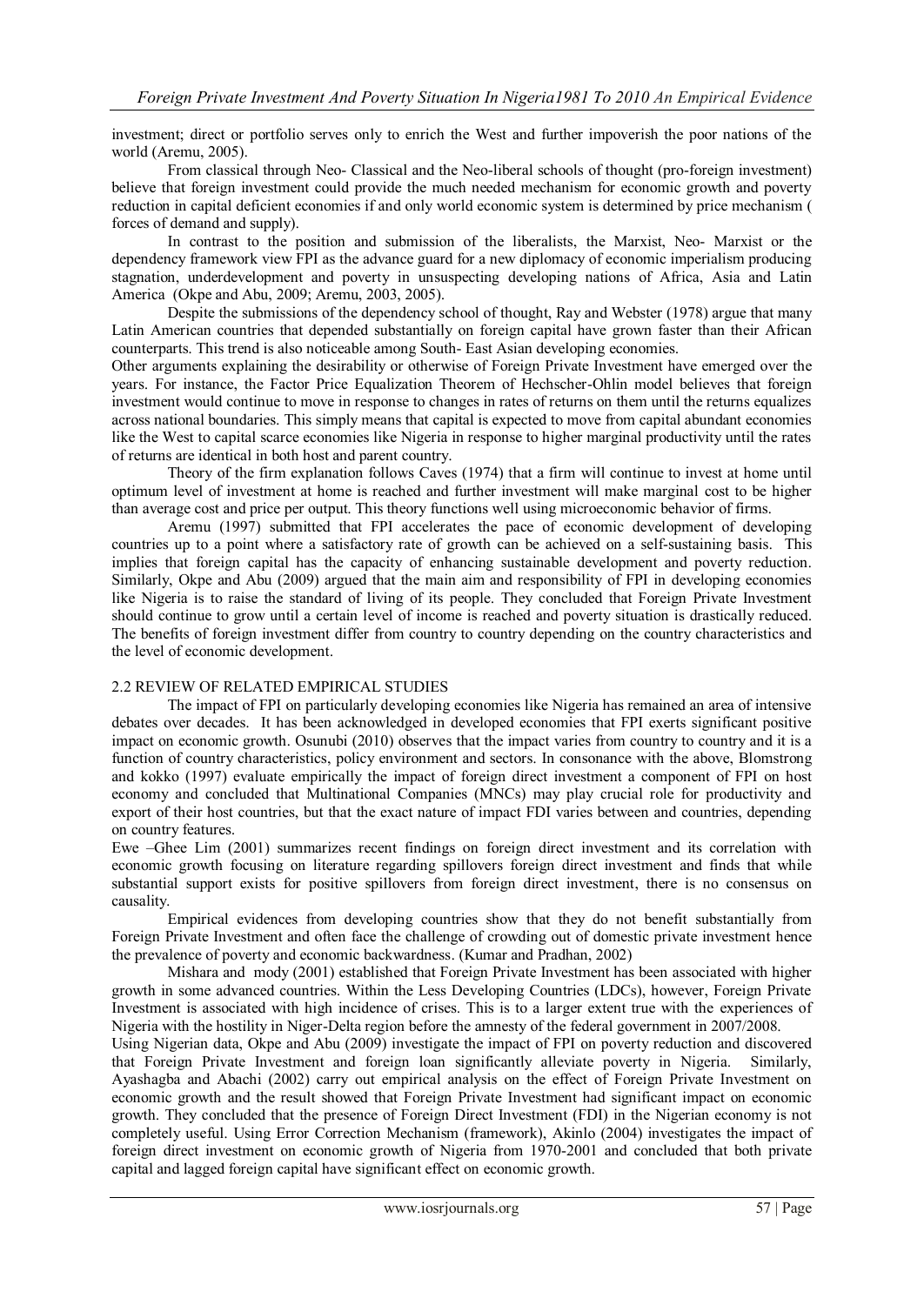Ayanwale and Bamire (2004) present a positive and significant effect of foreign direct investment on firm"s productivity of both domestic and foreign firms in the Nigerian Agro/agro allied sector. Conceptually and empirically analyzing the desirability or otherwise of foreign capital, Obadan (2004) asserted that the impact of foreign private capital depends on the use to which such capital is put. According to him, foreign capital if channeled into productive uses, can be highly desirable, as it will bring about the much needed economic growth and development.

Osinubi and Amaghionyediwe (2010) recently establish empirically that FPI has positive impact on economic growth rate in Nigeria. They concluded that issues surrounding Foreign Private Investment should not be ignored in policy decisions aimed at promoting the economic welfare and prosperity of all and sundry.

## **2.3 Concept of Poverty and Poverty Alleviations Efforts In Nigeria**

In 1997 the Human Development Report of the United Nations Development Program (UNDP) defines poverty as deprivation and denial of choices and opportunities most basic to human development, as well as lack of the ability to make choices and use available opportunities purposefully. Poverty has been viewed as multidimensional and hydra headed evil affecting the quality of life of people. It knows no limit as it poses a challenge on any category of the population. According to Englama and Bamidele (1997) it is a situation where an individual cannot meet his / her basic needs of food, shelter, clothing, has low calorie intake and cannot acquire the requisite skills, low education, low assets, no portable water, low health and life expectancy, low income, is unemployed and or under employed. It is the inability to achieve a certain minimal standard of living. Bradshaw (2006) observes that it is simply the lack of necessities while Obadan (1997) summarizes poverty as lack of physical accessories, assets and income.

Poverty can be classified into absolute, relative and subjective poverty (Okunmadewa, et al 2010). The absolute measure of poverty is defined based on a minimum level of income, usually 1 dollar. Where an individual lives on less than a dollar per day (PPP) such an individual is classified as been poor. Relative poverty has to do with comparing between individuals in the same stare of income stream, where a household or individual can be said to be less poor or chronically poor. It is the failure of individuals to meet up with the mean income in a given group where they are categorized. This extends to the entire society when an individual"s income falls short of the society"s mean income, he is relatively poor. The perception of an individual concerning his material well being and economic standing in relation to others determines whether he is subjectively poor or not. Where the individual perceives himself as been poor based on his own chosen yardstick then, he is poor (Abimiku, 2006; Todaro and Smith, 2009). Poverty according to the discoveries of Ajakaiye and Adeyeye (2001) could be classified as structural (chronic) and transient. The former is persistent or permanent socio-economic deprivations caused by a host of factors such as limited productive resources, inadequate skills for gainful employment, endemic socio cultural and political factors etc while the latter is temporary in nature and is as a result of natural and manmade disasters.

Although poverty is a world-wide issue, Nigeria is a country that seems to be caught in its detrimental cycle. Many Nigerians are faced with the consequences of poverty: hunger, malnutrition, illiteracy, disease, life of misery and squalor, low life expectancy, socio-political insatiability, bribery and corruption, crime, violence, prostitution, alcoholism, drugs addiction, frustration despair, disillusionment, pessimism and moral decadence. Poverty is increasingly being recognized as both a policy and economic problem in Nigeria. This is stressed by the Nigerian Poverty Reduction Paper called needs document as well the poverty and vulnerability assessment of the country (Okunmadewa, etal, 2010). In Nigeria, poverty alleviation programme is as old as national development plan. The objective of poverty alleviation programmes according to Okpe and Abu (2009) depends on government macroeconomic agenda. A lot of poverty alleviation programmes were implemented before and after the Structural Adjustment Programme (SAP) such as: River Basin Development Authorities (RBDA), Agricultural Credit Guarantee Scheme (ACGS), Operation Fed the Nation (OFN) 1977, Green Revolution (GR) 1988, Directorate of Food Roads and Rural Infrastructure (DFFRI), National Directorate of Employment (NDE) in 1986, Small Scale and Medium Enterprises, Petroleum Trust Fund (PTF), National Poverty Eradication Programme (NAPEP) etc.

Because of the perceived shortfall in domestic economic resource to significantly reduced the prevalence of poverty most especially in developing countries like Nigeria, successive governments have implemented several strategies for attracting foreign investment in order to alleviate widespread poverty and advance welfare of the masses. Foreign direct investment, portfolio investment and other related capital are expected to raise the standard of living of the population. Whether foreign capital has succeeded in mitigating poverty situation or not is subject to analytical or empirical investigation. For the transformation agenda of the government to achieve its objective, FPI must be significantly directed to sectors that have the capacity to meaningfully reduce poverty in the economy.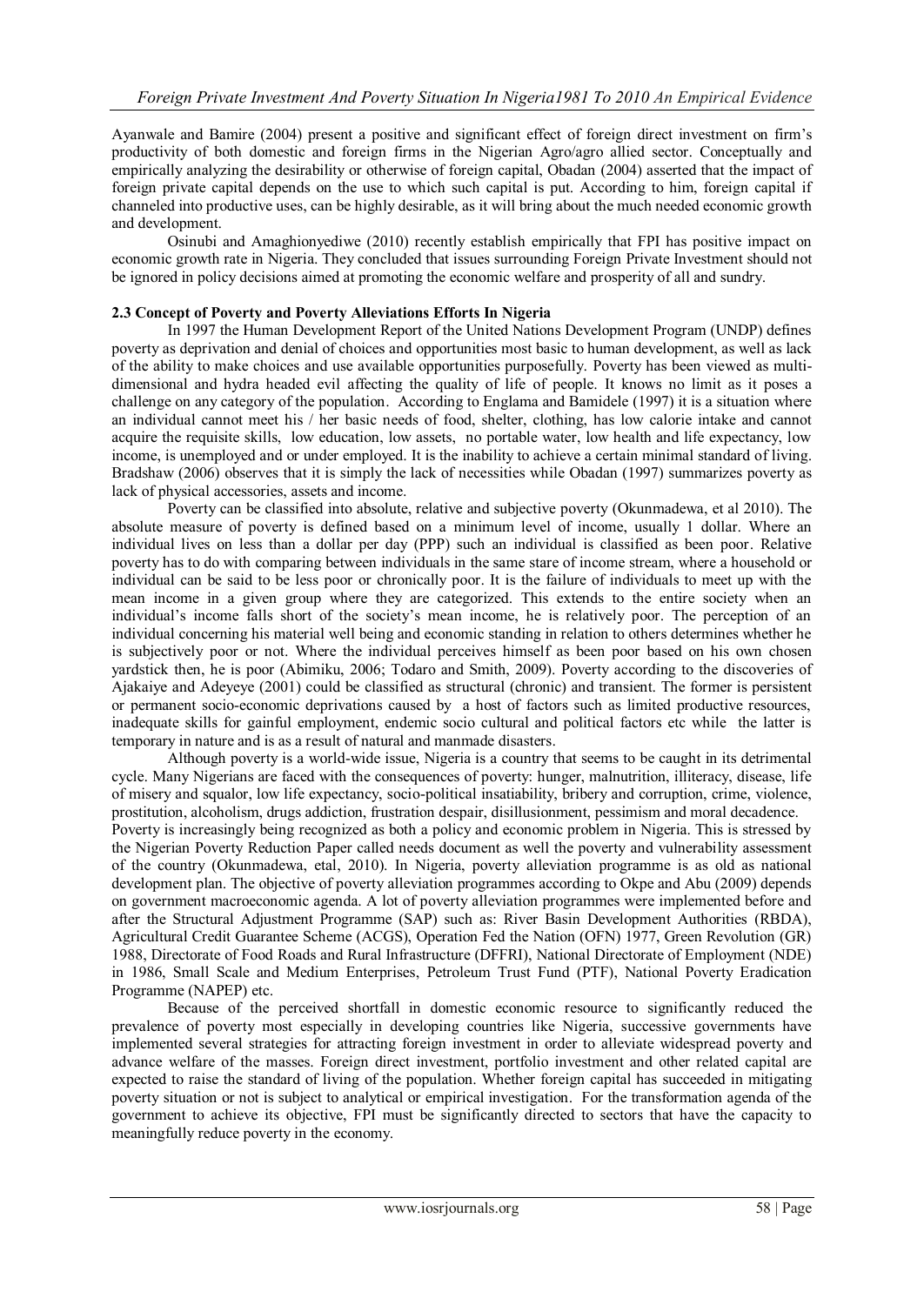## **III. Methodology**

This research covers the period 1981 to 2010. The choice behind the period is based on the fact that the scope coincides with the liberalization, deregulation and privatization exercises undertaken as well as concerted efforts geared toward reducing poverty through various means with greater focus on attracting foreign capital in. The period also coincides with the campaign of the "transformation Agenda" of the Nigeria democratic government to attract Foreign Private Investment for investment in various critical sectors of the economy. This would essentially help in the quest to be among the top 20 most industrialized nations in the world by the year 2020. Secondary data for the period 1981 to 2010 used for the analysis were sourced from Central Bank of Nigeria statistical Bulletin, National Planning commission, National Bureau of Statistics, CBN annual reports, journals, bullions and text books.

## **3.2 Variables Under Study**

The major variables under investigation are Foreign Private Investment and Per capita income. Foreign Private Investment is the summation of all inflow of foreign capital across all sectors. To capture or measure poverty level, per capita GNI is used since it is a welfare indicator. In order to measure specific impacts, domestic private investment, nominal exchange rate, foreign loan and export are included in the model analysis

## **3.3 MODEL SPECIFICATION**

The methodology employed follows Osinubi and Amaghionyediwe (2010) derived from a neoclassical aggregate production. The function is stated as below:

*PCI = F (FPI)* -------------------------------------------------------------------------1

To determine whether FPI promotes export and does not crowd out domestic investment we include value of exports and gross fixed capital formation to measure respectively export and domestic investment. Foreign capital may be restructured inform of external debt hence its inclusion. The exchange rate is included to determine the cost and flow of capital across borders. Thus, the function is;

*PCI =F (FPI, FLN EXR DIV, XP)* -------------------------------------------------2

The long run model to be estimated is as follows:

 $PCI = \alpha + \beta 1 FPI + \beta 2 FLN + \beta 3 DIV - \beta 4 EXR + \beta 5 XP + \mu$ 

Where:

*PCI*= Per capita income *FPI*=Foreign Private Investment *FLN*=Foreign loan *DIV*= Domestic private investment *EXR*= Exchange rate *XP*= Export  $\mu$  = innovation or the error term  $\alpha$ ,  $\beta$  = the autonomous component and parameter estimates of the variables respectively.

The a prori expectation of the research follows economic literature. Therefore, Foreign Private Investment, foreign loan, domestic investment, and export are expected to exert positive impact on per capita income, proxy of poverty. It is expected that exchange have inverse relationship with per capita income.

### **3.3 ESTIMATION PROCEDURES**

The econometric technique employed is Ordinary Least Squares (OLS). Stationarity tests are carried out on the model variables using Augmented Dickey-Fuller (ADF) unit root test method. Co-integration test is conducted on the residuals of the variables to determine the presence or otherwise of any long run equilibrium in the model. Other diagnostic tests such as  $R -$  squared, statistical test of significance (T-test and F-test), and Durbin Watson statistics are used to interpret the results. The application software used is E-view 7.1.

## **IV. Data Analysis And Evaluation Of Empirical Results 4.1 UNIT ROOT TEST RESULTS**

Using Augmented Dickey-Fuller test all variables are non-stationary at level. However, at their first differences, all variables are stationary except domestic investment, per capita income and export.

## **The hypothesis**

• The null hypothesis  $(H_0)$ : U= 0 there is the presence of unit root in the variables hence

Non stationary

• The Alternative hypothesis(H<sub>1</sub>):  $U \neq 0$  there is no unit root in the variables hence,

Stationary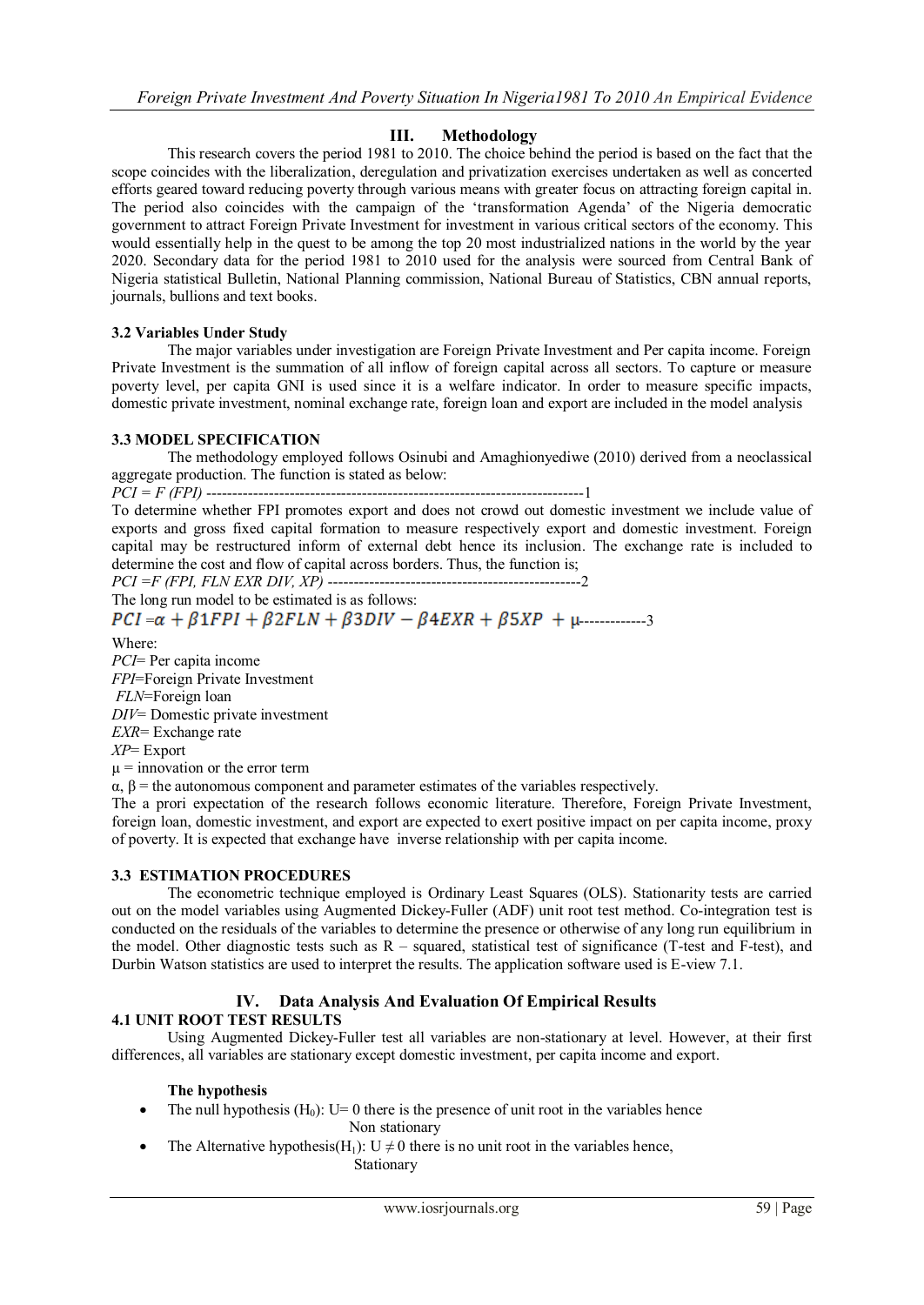Results of the Augmented Dickey-Fuller (ADF) test the variables revealed that the variables exhibit random walk. Since, there exist some non-stationary series in the model, we need to conduct co integration test to determine the presence or otherwise of any long-run relationship.

## **4.2 CO-INTEGRATION TEST RESULT**

Running analysis with non-stationarity variables would produce spurious results. In order to resolve this problem we conduct co-integration test on the residuals of the static regression analysis using Eagle and Granger methodology. Eagle and Granger make use of ADF unit root on the residuals obtained from the OLS regression model. It shows that the variables are co integrated at 5% level of significance, since the mackinnon p-value is less than the level of significance (0.0191<0.05. See appendix 1).

### APPENDIX 1 CO INTEGRATION TEST : ADF UNIT ROOT TEST ON RESIDUAL (UT)

Null Hypothesis: UT has a unit root Exogenous: Constant Lag Length: 0 (Automatic - based on SIC, maxlag=6)

|                                        |              | t-Statistic | Prob.* |
|----------------------------------------|--------------|-------------|--------|
| Augmented Dickey-Fuller test statistic |              | $-3.400378$ | 0.0196 |
| Test critical values:                  | 1% level     | $-3.689194$ |        |
|                                        | 5% level     | $-2.971853$ |        |
|                                        | $10\%$ level | $-2.625121$ |        |

\*MacKinnon (1996) one-sided p-values.

### APPENDIX 2 LONG RUN REGRESSION ANALYSIS

Dependent Variable: PCI Method: Least Squares Date: 02/12/13 Time: 08:13 Sample: 1981 2010 Included observations: 30

| Variable           | Coefficient | Std. Error                               | t-Statistic | Prob.    |
|--------------------|-------------|------------------------------------------|-------------|----------|
| <b>FPI</b>         | 0.080884    | 0.410966                                 | 0.196814    | 0.8456   |
| <b>FLN</b>         | 0.077183    | 0.040276                                 | 1.916338    | 0.0673   |
| XP                 | $-0.021648$ | 0.024504                                 | $-0.883432$ | 0.3858   |
| <b>EXR</b>         | $-1758.086$ | 1845.063                                 | $-0.952860$ | 0.3502   |
| DIV                | 0.246056    | 0.106142                                 | 2.318181    | 0.0293   |
| C                  | $-12067.98$ | 26348.40                                 | $-0.458016$ | 0.6511   |
| R-squared          | 0.528772    | Mean dependent var<br>S.D. dependent var |             | 65300.70 |
| Adjusted R-squared | 0.430599    |                                          |             | 125805.2 |
| S.E. of regression | 94930.89    | Akaike info criterion                    |             | 25.93654 |
| Sum squared resid  | $2.16E+11$  | Schwarz criterion                        |             | 26.21678 |
| Log likelihood     | $-383.0481$ | Hannan-Quinn criter.                     |             | 26.02619 |
| F-statistic        | 5.386147    | Durbin-Watson stat                       |             | 2.912530 |
| Prob(F-statistic)  | 0.001849    |                                          |             |          |

The result of the long-run regression analysis is given as:

PCI=-12067.98 + 0.025DIV + 0.08FPI + 0.077FLN - 0.020XP - 1659.9EXR

 $R^2$  = 0.53 DW = 2.91 F-stat = 5.39

The long run regression results are largely in conformity with a prori expectation. The regressors: Foreign Private Investment (FPI), Domestic Investment (DIV), and Foreign Loan (FLN) exert positive impact on Per Capita Income (PCI) and by implication poverty is reduced. Export (XP) and Exchange Rate (EXR) negate research expectations.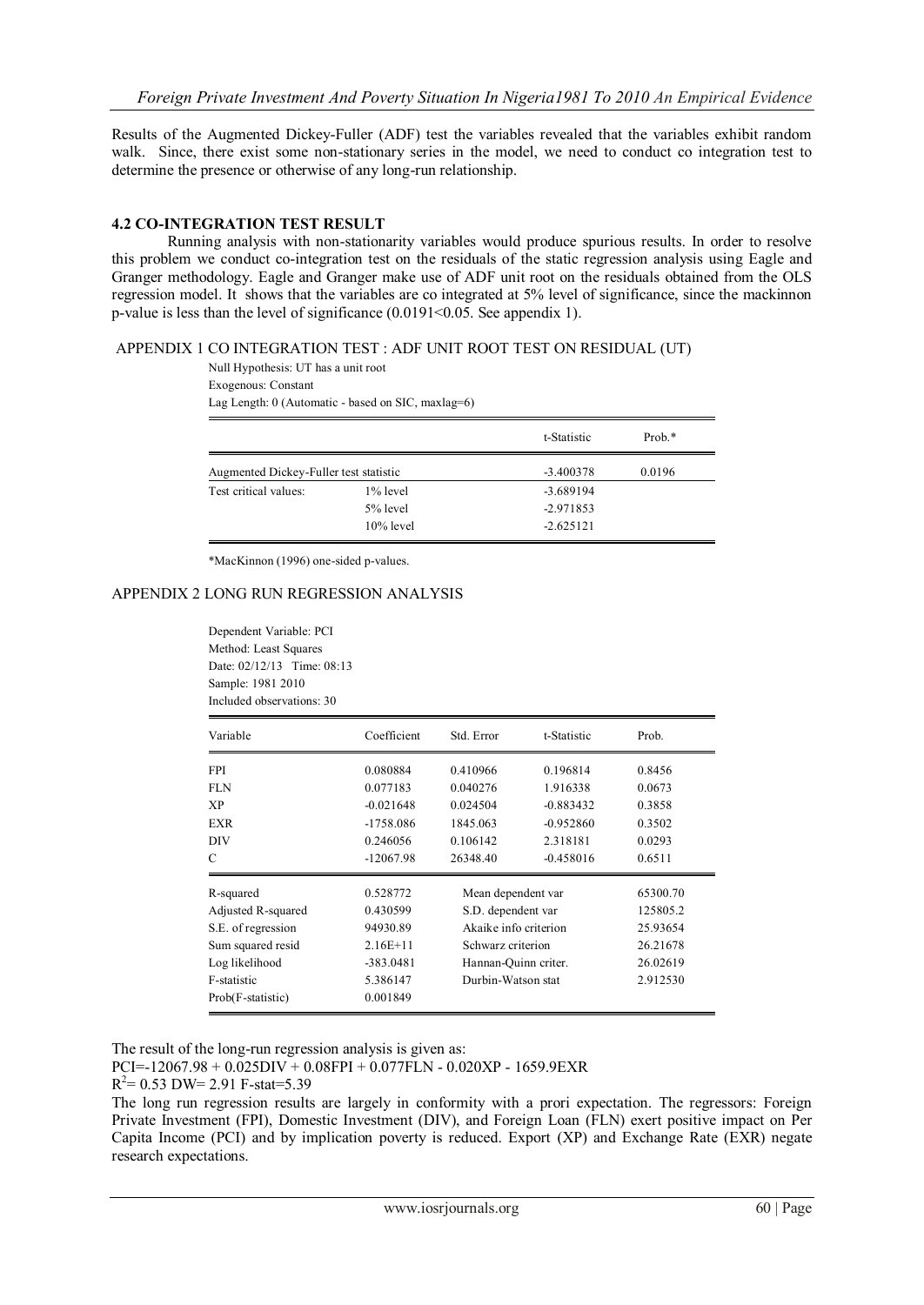The coefficient of FPI is 0.08. Hence, a unit increase in foreign investment in the economy, per capita is increased by 0.08.This indicates that the welfare of the citizens is enhanced ceteris paribus. It should be however noted that the effect is not statistically significant at 5%.

The basic objective of contracting foreign loan most especially in developing countries like Nigeria has been to augment domestic resources for effective production and poverty reduction. Based on the result, foreign loan exerts positive effect on per capita income. If external debt is judiciously used poverty would be mitigated. Its insignificant influence may be attributed to the fiscal indiscipline and corrupt tendencies of government officials over the years.

The coefficient of domestic investment is positive and statistically significant. This is an important policy variable to reducing poverty situation in Nigeria. Thus, more efforts at increasing gross fixed capital formation would be expedient in addressing the scourge-poverty in the economy.

Export is negative for the period selected for the analysis. This may be as a result of: production and exportation of primary products, inadequate exports and import dependent nature of our economy. The exchange earnings on Nigerian export is insignificant in addressing the prevalence of poverty in the country. This perhaps could also be explained by the way foreign exchange earnings are diverted to private treasuries at the detriment of the masses

Exchange rate is correctly signed. Thus, as exchange rate rises per capita income reduces. This implies an in increase in poverty and vice versa.

Based on the R-Squared result of 0.53, 53% of total variation in poverty is explained by the independent variables in the model. Thus, the regressors significantly affect per capita income in Nigeria for the sample period.

Co integration test conducted addressed the dangers of encountering spurious results. Therefore, there exists a long run linear combination between the variables. Because of the stationarity of our variables and because the  $R^2$  is less Durbin–Watson statistics, we concluded that there is no serial correlation in the model given Durbin-Watson Statistics of 2.91. F-statistics result shows that the regressors jointly explain variation in poverty situation in Nigeria since F-statistics is less than the level of significance; 0.0018< 0.05.

#### **V. Conclusion and Recommendations**

The main aim of this research is to examine the impact of Foreign Private Investment on poverty situation in Nigeria using secondary data from 1981 to 2010. The study reveals that Foreign Private Investment in Nigeria has positive impact on per capita income an index of socio-economic welfare. Also, it was discovered that the impact of most variables on poverty reduction is not statistically significant at the chosen level of significance. This may be adduced to the direction and concentration of foreign investment in Nigeria to perceived lucrative sectors against critical and poverty reducing sectors such as agricultural, educational and power sectors. Most foreign capital is concentrated in the oil, telecommunication and equity. If poverty would be significantly reduced, agriculture most be given adequate attention given that it employs more than 60% of the entire population. The findings of this research are in conformity with the empirical works of: Osinubi, 2010; Okpe and Abu, 2009; Aremu, 2005. The study establishes that export and exchange rate were not in line with the research expectation. This is probably because of the balance of payment disequilibrium that has characterized the economy over time.

Based on empirical findings of the study, some policy recommendations are provided as given below; Foreign Private Investment should be given much priority and pursued as national goal. Redirecting foreign capital to poverty sensitive sectors like agriculture and education would go a long way to reducing poverty prevalence in Nigeria. Fiscal discipline, creation of viable infrastructure and efficient judicial system would play pertinent role to attracting foreign capital in Nigeria. Efforts should be geared by the government to reduce exchange rate distortions and or misalignment, increase export of locally manufactured goods in a quest to raise the value of the local currency, the naira; earn more foreign exchange. This policy effort will most likely result in increased capital formation in Nigeria needed for overall economic transformation and poverty reduction. Foreign loan and domestic investment should be managed efficiently to enhance economic prosperity and improved quality of life of the masses.

#### **References**

- [1]. Abimiku, A.C. (2006). A Review of Concepts and Measurements of poverty*. Journal of Contemporary Issues on Poverty*, 1(1).
- [2]. Agarwal,J.P (1980). Determinants of Foreign Direct Investment: A Survey, a *Weltwirtschafsliches Archive,* 116:739-732
- [3]. Aigbokhan, E. (2000). Poverty, Growth and Inequality in Nigeria: A Case Study. *African Economic Research.* Nairobi.
- [4]. Akinlo, A.E. (2003). Globalisation, International Investment and stock Market in Sub-saharan Africa. Institute of Developing Economics, Jethro, Japan.
- [5]. Ajakaiye, O. and S.A. Adeyeye. (2001). Concept, Measurements and Determinants of Poverty. Central Bank of Nigeria. *Economic and Financial Review,* 39(4).
- [6]. Ake, C. (1996). *Democracy and Development in Africa.* Ibadan: Spectrum Bookshop ltd.
- [7]. Anyanwu, J.C. (1998) An Econometric Determinants of FDI in Nigeria. *Nigeria Economic Society,* Annual Conference publication